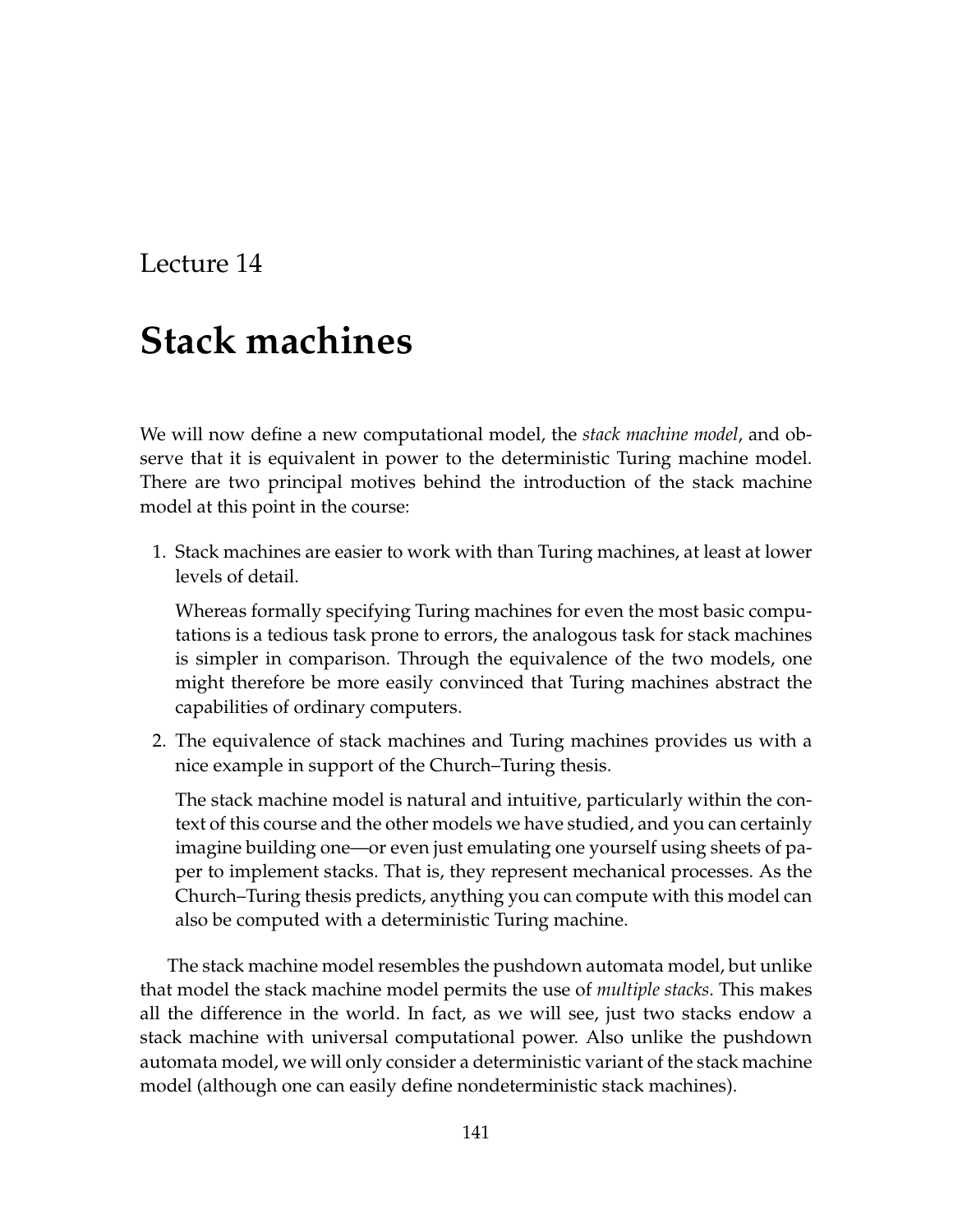## **14.1 Definition of stack machines**

In this section we will formally define the deterministic stack machine model, but before proceeding to the definition it will be helpful to first mention a few specific points about the model.

- 1. As was already suggested, this model may be viewed as a deterministic, multistack version of a PDA. We may have any number *r* of stacks, so long as the number is fixed. Formally we do this by defining *r*-stack deterministic stack machines for every positive integer *r*.
- 2. For simplicity we assume that every stack has the same stack alphabet  $\Delta .^1$  $\Delta .^1$  This alphabet must include a special bottom-of-the-stack symbol  $\diamond$ , and it must also include the input alphabet  $\Sigma$  (which itself may not include the symbol  $\diamond$ ). We require that the input alphabet is contained in the stack alphabet because the input is assumed to be stored (left-most symbol on top) in the first stack when the computation begins.
- 3. The state set  $Q$  of a stack machine must include a start state  $q_0$  as well as the *halting states q*acc and *q*rej (which cannot be equal, naturally).
- 4. Each non-halting state of a stack machine, meaning any element of *Q* except *q*acc and *q*rej, always has exactly one of the *r* stacks associated with it, and must be either a *push state* or a *pop state*. When the stack machine transitions from a push state to another state, a symbol is always pushed onto the stack associated with that state, and similarly when a stack machine transitions from a pop state to another state, a symbol is popped off of the stack associated with that state (assuming it is non-empty).

**Definition 14.1.** An *r*-stack deterministic stack machine (*r*-DSM, for short) is an 7-tuple

$$
M = (Q, \Sigma, \Delta, \delta, q_0, q_{acc}, q_{rej}), \qquad (14.1)
$$

where

- 1. *Q* is a finite and nonempty set of *states*,
- 2.  $\Sigma$  is an *input alphabet*, which may not include the bottom-of-the-stack symbol  $\diamond$ ,
- 3.  $\Delta$  is a *stack alphabet*, which must satisfy  $\Sigma \cup \{ \diamond \} \subseteq \Delta$ ,

<span id="page-1-0"></span> $1$ It would be straightforward to generalize the model to allow for each stack to have a different stack alphabet—we are just opting for a simpler definition.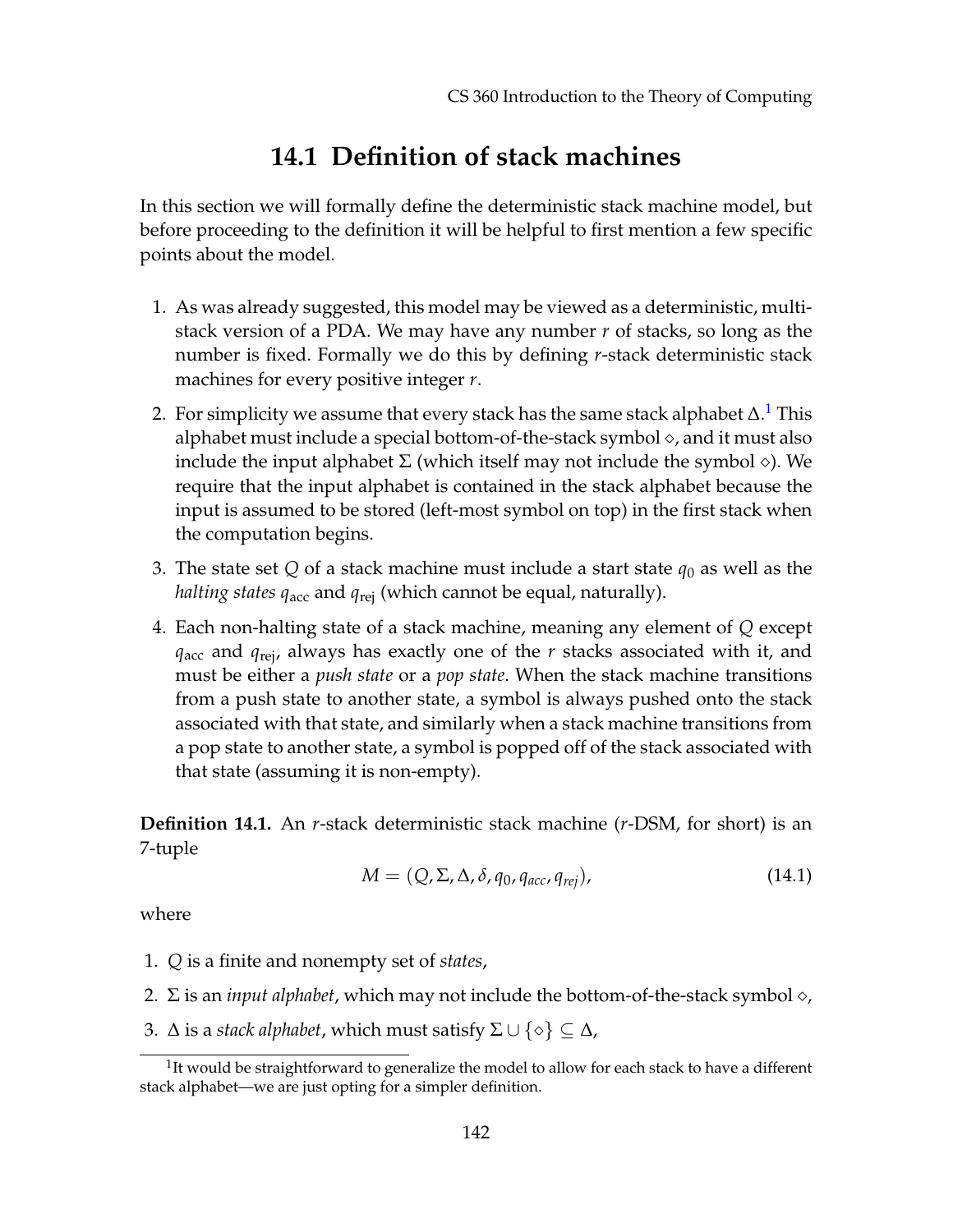4. *δ* is a *transition function* of the form

$$
\delta : (Q \setminus \{q_{acc}, q_{rej}\}) \to (\{1, \ldots, r\} \times \Delta \times Q) \cup (\{1, \ldots, r\} \times Q^{\Delta}), \qquad (14.2)
$$

and

5.  $q_0$ ,  $q_{acc}$ ,  $q_{rej} \in Q$  are the *initial state*, *accept state*, and *reject state*, respectively, which must satisfy  $q_{acc} \neq q_{rej}$ .

When we refer to a DSM without specifying the number of stacks *r*, we simply mean an *r*-DSM for some choice of a fixed positive integer *r*. Sometimes we may not care specifically how many stacks a given DSM has, and we leave the number unspecified for simplicity.

In the specification of the transition function  $\delta$ , the notation  $Q^{\Delta}$  refers to the set of all functions from  $\Delta$  to *Q*. The interpretation of the transition function  $\delta$  is as follows:

1. If *p* is a non-halting state and  $\delta(p) \in \{1, ..., r\} \times \Delta \times Q$ , then the state *p* is a push state; if it is the case that

$$
\delta(p) = (k, a, q), \tag{14.3}
$$

then when the machine is in state *p*, it pushes the symbol *a* onto stack number *k* and transitions to state *q*.

2. If *p* is a non-halting state and  $\delta(p) \in \{1, ..., r\} \times Q^{\Delta}$ , then the state *p* is a pop state; if it is the case that

$$
\delta(p) = (k, f) \tag{14.4}
$$

for  $f : \Delta \to Q$ , then when the machine is in state *p*, it pops whatever symbol *a* ∈ ∆ is on the top of stack number *k* and transitions to the state *f*(*a*). Notice specifically that this allows for conditional branching: the state  $f(a)$  that the machine transitions to may depend on the symbol *a* that is popped.

If it so happens that stack number *k* is empty in this situation, the machine simply transitions to the state *q*rej. That is, popping an empty stack immediately causes the machine to reject.

The computation of a stack machine *M* on an input  $x \in \Sigma^*$  begins in the initial state  $q_0$  with the input string  $x \in \Sigma^*$  is stored in stack 1. Specifically, the top symbol of stack 1 is the first symbol of *x*, the second to top symbol of stack 1 contains the second symbol of *x*, and so on. At the bottom of stack 1, underneath all of the input symbols, is the bottom-of-the-stack symbol  $\Diamond$ . All of the other stacks initially contain just the bottom-of-the-stack symbol  $\diamond$ .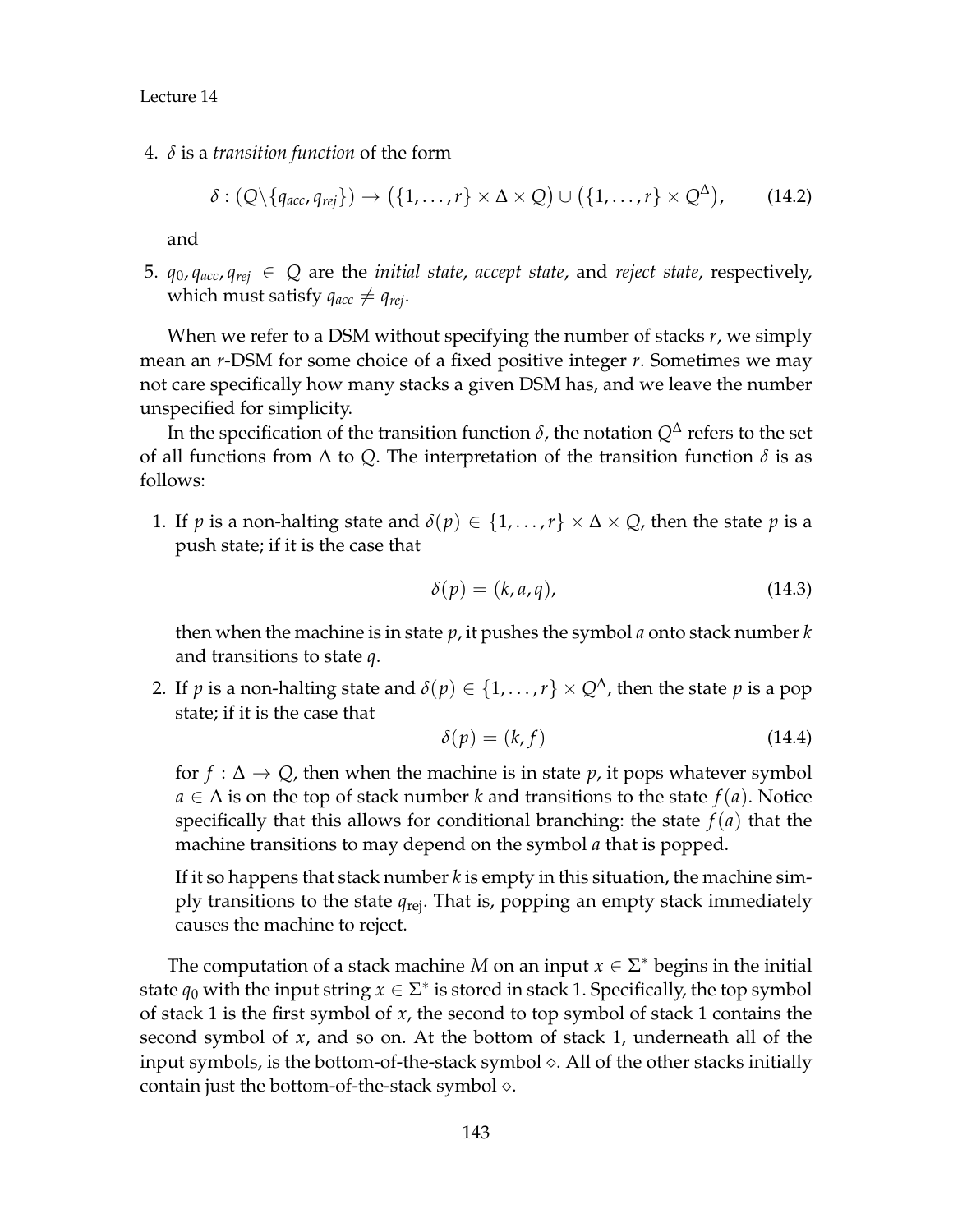The computation then continues in the natural way so long as the machine is in a non-halting state. If either of the states *q*acc or *q*rej is reached, the computation halts, and the input is accepted or rejected accordingly. Of course, just like a Turing machine, there is also a possibility for computations to carry on indefinitely, and in such a situation we will refer to the machine *running forever*.

#### **State diagrams for DSMs**

Deterministic stack machines may be represented by state diagrams in a way that is similar to, but in some ways different from, the other models we have discussed. As usual, states are represented by nodes in a directed graph, directed edges (with labels) represent transitions, and the accept and reject states are labeled as such. You will be able to immediately recognize that a state diagram represents a DSM in these notes from the fact that the nodes are square-shaped (with slightly rounded corners) rather than circle or oval shaped.

In the state diagram of a DSM, the nodes themselves, rather than the transitions, indicate which operation (push or pop) is performed as the machine transitions from a given state, and to which stack the operation refers. Each push state must have a single transition leading from it, with the label indicating which symbol is pushed, with the transition pointing to the next state. Each pop state must have one directed edge leading from it for each possible stack symbol, indicating to which state the computation is to transition (depending on the symbol popped).

We will also commonly assign names like X, Y, and Z to different stacks, rather than calling them *stack 1*, *stack 2*, and so on, as this makes for more natural, algorithmically focused descriptions of stack machines, where we view the stacks as being akin to variables in a computer program.

Figure [14.1](#page-4-0) gives an example of a state diagram of a 3-DSM. In this diagram, stack 1 (which stores the input when the computation begins) is named X and the other two stacks are named Y and Z. This DSM accepts every string in the language

$$
\{w \# w \, : \, w \in \{0, 1\}^*\} \tag{14.5}
$$

and rejects every string in the complement of this language (over the alphabet  $\{0, 1, \#\}.$ 

Two additional comments on state diagrams for DSMs are in order. First, aside from the accept and reject states, we tend not to include the names of individual states in state diagrams. This is because the names we choose for the states are irrelevant to the functioning of a given machine, and omitting them makes for less cluttered diagrams. In rare cases in which it is important to include the name of a state in a state diagram, we will just write the state name above or beside its corresponding node.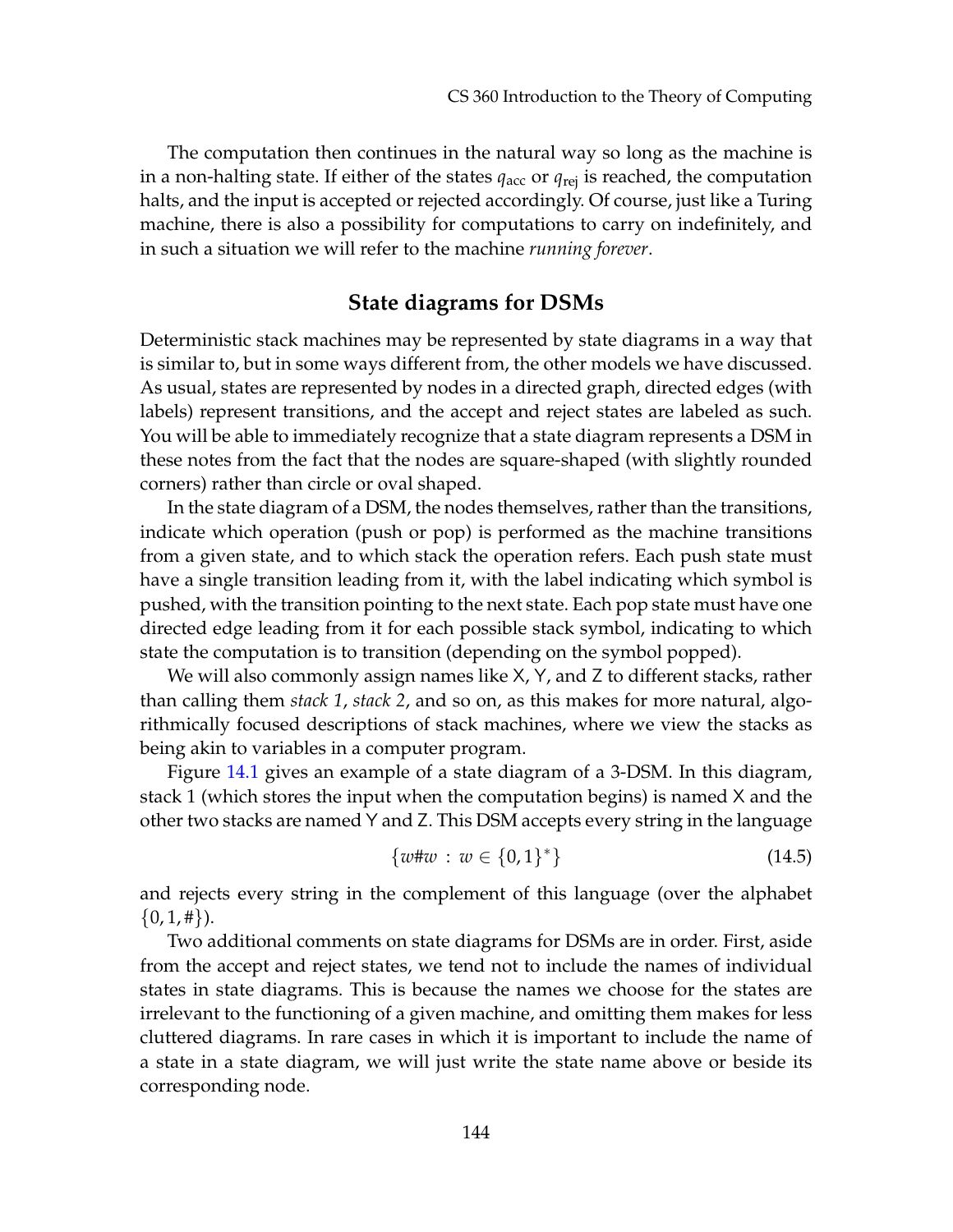Lecture 14



<span id="page-4-0"></span>Figure 14.1: A 3-DSM for the language  $\{w \# w : w \in \{0,1\}^*\}.$ 

Second, although every deterministic stack machine is assumed to have a reject state, we often do not bother to include it in state diagrams. Whenever there is a state with which a pop operation is associated, and one or more of the possible stack symbols does not appear on any transition leading out of this state, it is assumed that the "missing" transitions lead to the reject state.

For example, in Figure [14.1,](#page-4-0) there is no transition labeled  $\diamond$  leading out of the initial state, so it is implicit that if  $\diamond$  is popped off of X from this state, the machine enters the reject state.

#### **Subroutines**

Just like we often do with ordinary programming languages, we can define *subroutines* for stack machines. This can sometimes offer a major simplification to the descriptions of stack machines.

For example, consider the DSM whose state diagram is shown in Figure [14.2.](#page-5-0)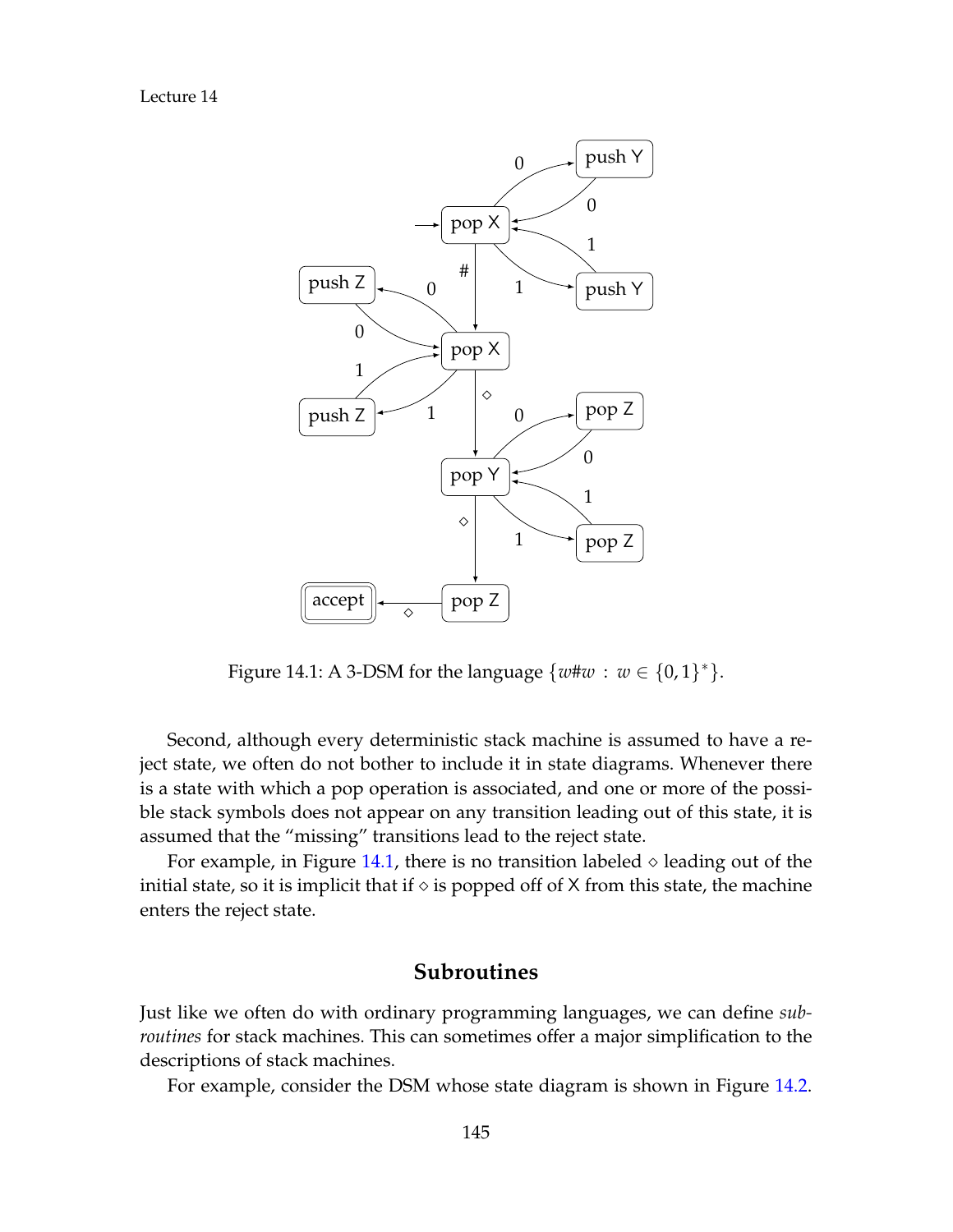

<span id="page-5-0"></span>Figure 14.2: An example of a state diagram describing a 1-DSM, whose sole stack is named X. This particular machine is not very interesting from a languagerecognition viewpoint—it accepts every string—but it performs the useful task of erasing the contents of a stack. Here the stack alphabet is assumed to be  $\Delta = \{0, 1, \diamond\}$ , but the idea is easily extended to other stack alphabets.

Before discussing this machine, let us agree that whenever we say that a particular stack *stores* a string  $x$ , we mean that the bottom-of-the-stack marker  $\diamond$  appears on the bottom of the stack, and the symbols of *x* appear above this bottom-of-thestack marker on the stack, with the leftmost symbol of *x* on the top of the stack. We will never use this terminology in the situation that the symbol  $\diamond$  itself appears in *x*. Using this terminology, the behavior of the DSM illustrated in Figure [14.2](#page-5-0) is that if its computation begins with X storing an arbitrary string  $x \in \{0,1\}^*$ , then the computation always results in acceptance, with X storing *ε*. In other words, the DSM erases the string stored by X and halts.

The simple process performed by this DSM might be useful as a subroutine inside of some more complicated DSM, and of course a simple modification allows us to choose any stack in place of X that gets erased. Rather than replicating the de-scription of the DSM from Figure [14.4](#page-7-0) inside of this more complicated hypothetical DSM, we can simply use the sort of shorthand suggested by Figure [14.3.](#page-6-0)

More explicitly, the diagram on the left-hand side of Figure [14.3](#page-6-0) suggests a small part of a hypothetical DSM, where the DSM from Figure [14.2](#page-5-0) appears inside of the dashed box. Note that we have not included the accept state in the dashed box because, rather than accepting, we wish for control to be passed to the state labeled "another state" as the erasing process completes. We also do not have that the "pop X" state is the initial state any longer, because rather than starting at this state, we have that control passes to this state from the state labeled "some state." There could, in fact, be multiple transitions from multiple states leading to the "pop X" state in the hypothetical DSM being considered.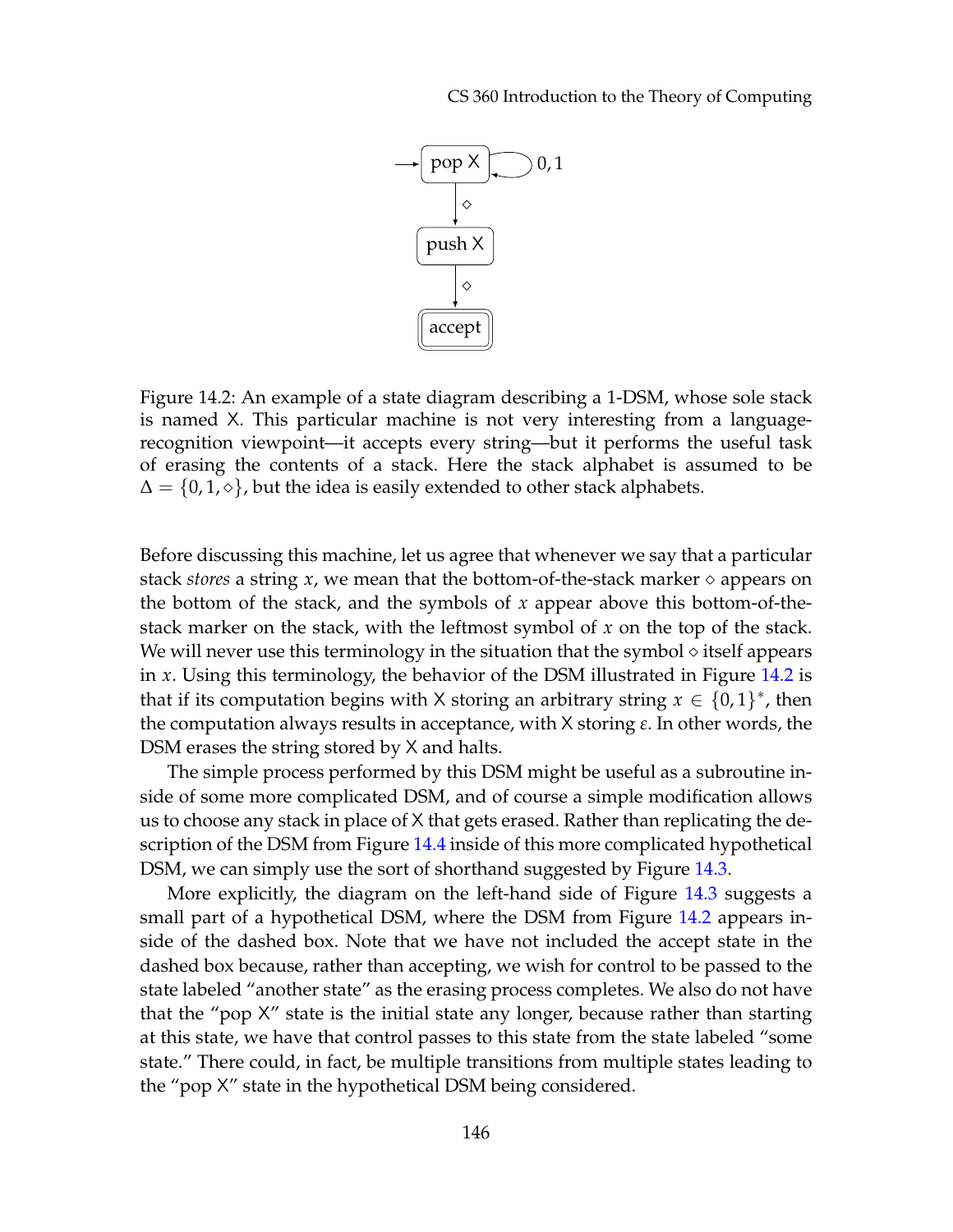

<span id="page-6-0"></span>Figure 14.3: The diagrams on the left and right describe equivalent portions of a larger DSM; the contents of the dotted rectangle in the left-hand diagram is viewed as a *subroutine* that is represented by a single rectangle labeled " $X \leftarrow \varepsilon$ " in the righthand diagram.

In the diagram on the right-hand side of Figure [14.3](#page-6-0) we have replaced the dashed box with a single rectangle labeled " $X \leftarrow \varepsilon$ ." This is just a label that we have chosen, but of course it is a fitting label in this case. The rectangle labeled " $X \leftarrow \varepsilon$ " looks like a state, and we can think of it as being like a state with which a more complicated operation than push or pop is associated, but the reality is that it is just a short-hand for the contents of the dashed box on the left-hand side diagram.

The same general pattern can be replicated for just about any choice of a DSM. That is, if we have a DSM that we would like to use as a subroutine, we can always do this as follows:

- 1. Let the original start state of the DSM be the state to which some transition points.
- 2. Remove the accept state, modifying transitions to this removed accept state so that they point to some other state elsewhere in the larger DSM to which control is to pass once the subroutine is complete.

Naturally, one must be careful when defining and using subroutines like this, as computations could easily become corrupted if subroutines modify stacks that are being used for other purposes elsewhere in a computation. The same thing can, of course, be said concerning subroutines in ordinary computer programs.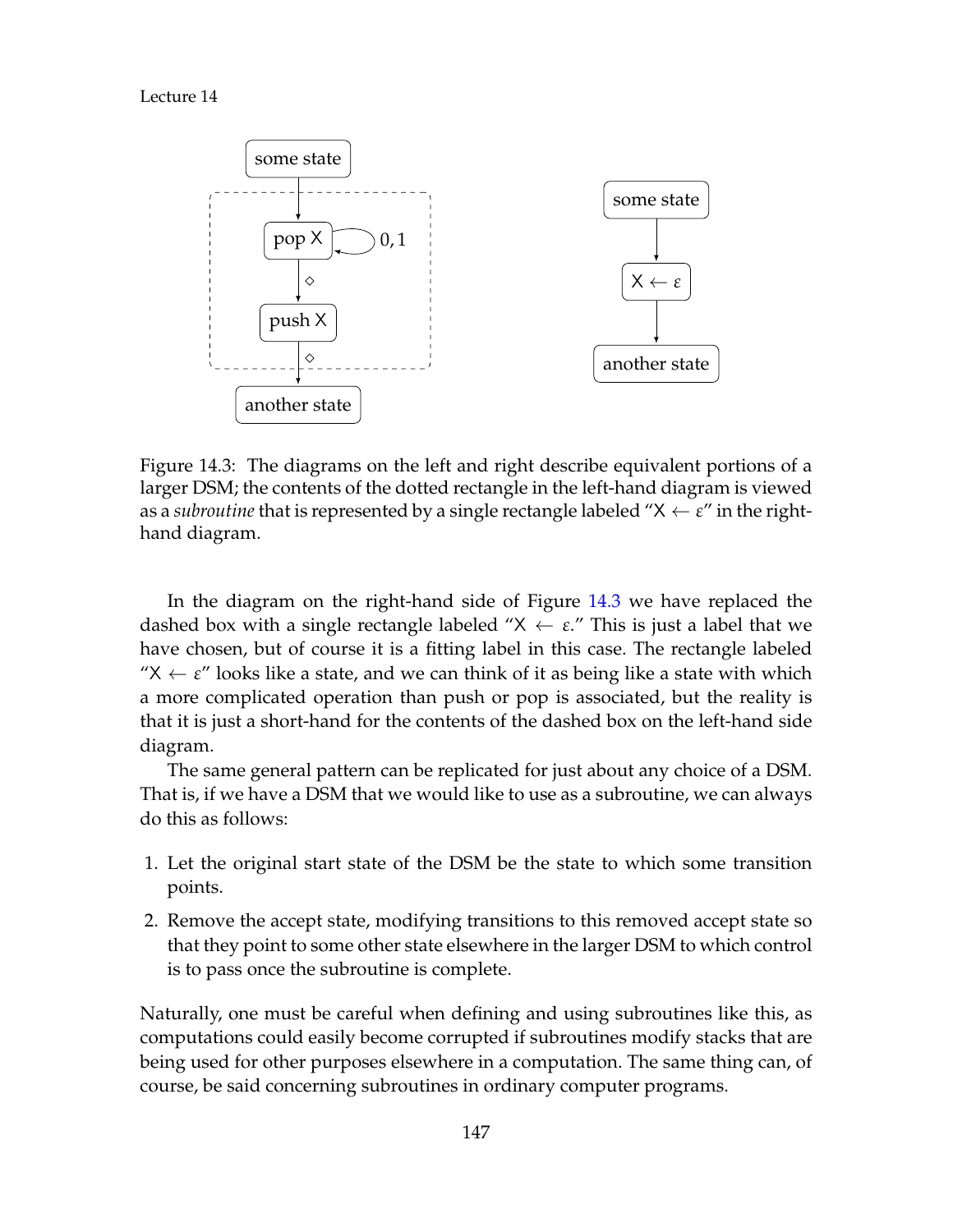CS 360 Introduction to the Theory of Computing



<span id="page-7-0"></span>Figure 14.4: An example of a state diagram describing a 3-DSM (with stacks named X, Y, and Z). This machine performs the task of copying the contents of one stack to another: X is copied to Y. The stack Z is used as workspace to perform this operation.

Another example of a subroutine is illustrated in Figure [14.4.](#page-7-0) This stack machine copies the contents of one stack to another, using a third stack as an auxiliary (or workspace) stack to accomplish this task. Specifically, under the assumption that a stack X stores a string  $x \in \{0,1\}^*$  and stacks Y and Z store the empty string, the illustrated 3-DSM will always lead to acceptance—and when it does accept, the stacks X and Y will both store the string *x*, while Z will revert to its initial configuration in which it stores the empty string. In summary, if initially  $(X, Y, Z)$  stores  $(x, \varepsilon, \varepsilon)$ , then upon certain acceptance  $(X, Y, Z)$  will store  $(x, x, \varepsilon)$ .

If we wish to use this DSM as a subroutine in a more complicated DSM, we could again represent the entire DSM (minus the accept state) by a single rectangle, just like we did in Figure [14.3.](#page-6-0) A fitting label in this case is " $Y \leftarrow X$ ."

One more example of a DSM that is useful as a subroutine is pictured in Figure [14.5.](#page-8-0) Notice that in this state diagram we have made use of the two previous subroutines to make the figure simpler. After each new subroutine is defined, we are naturally free to use it to describe new DSMs. The DSM in the figure *reverses* the string stored by X. It uses a workspace stack Y to accomplish this task—but in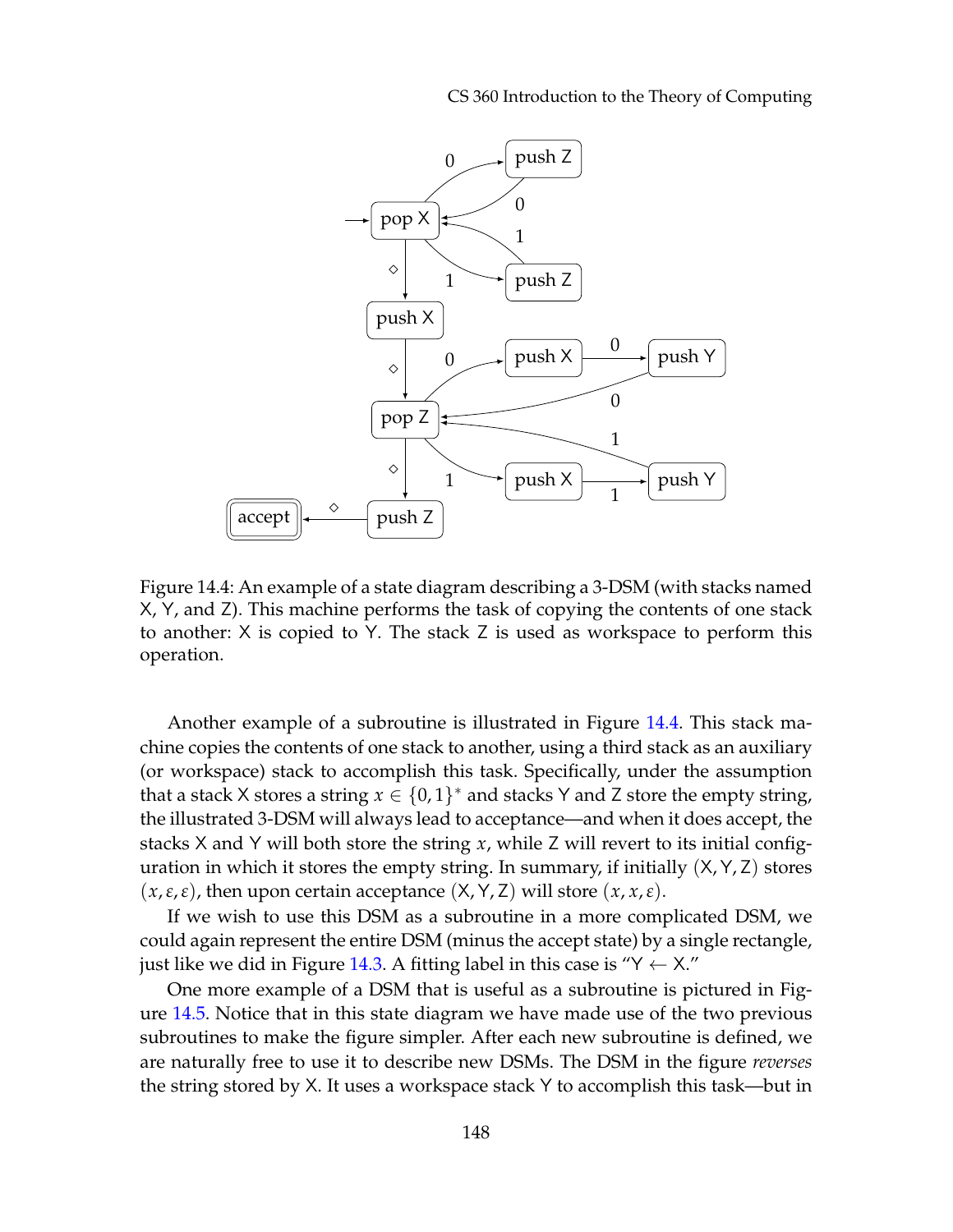Lecture 14



<span id="page-8-0"></span>Figure 14.5: A DSM that reverses the string stored by a stack X.

fact it also uses a workspace stack Z, which is hidden inside the subroutine labeled "Y  $\leftarrow$  X." In summary, it transforms  $(X, Y, Z)$  from  $(x, \varepsilon, \varepsilon)$  to  $(x^R, \varepsilon, \varepsilon)$ .

Note, by the way, that we do not in general need to list all of the workspace stacks used by stack machines—we have only done this here to make their use clear. So long as workspace stacks are used correctly, they can safely be ignored.

### **14.2 Equivalence of DTMs and DSMs**

We will now argue that deterministic Turing machines and deterministic stack machines are equivalent computational models. This will require that we establish two separate facts:

- 1. Given a DTM *M*, there exists a DSM *K* that simulates *M*.
- 2. Given a DSM *M*, there exists a DTM *K* that simulates *M*.

Just like in the previous lecture, this does not necessarily mean that one step of the original machine corresponds to a single step of the simulator: the simulator might require many steps to simulate one step of the original machine. A consequence of both facts listed above is that, for every input string *w*, *K* accepts *w* whenever *M* accepts *w*, *K* rejects *w* whenever *M* rejects *w*, and *K* runs forever on *w* whenever *M* runs forever on *w*.

The two simulations are described in the subsections that follow. These descriptions are not intended to be formal proofs, but they should provide enough information to convince you that the two models are indeed equivalent.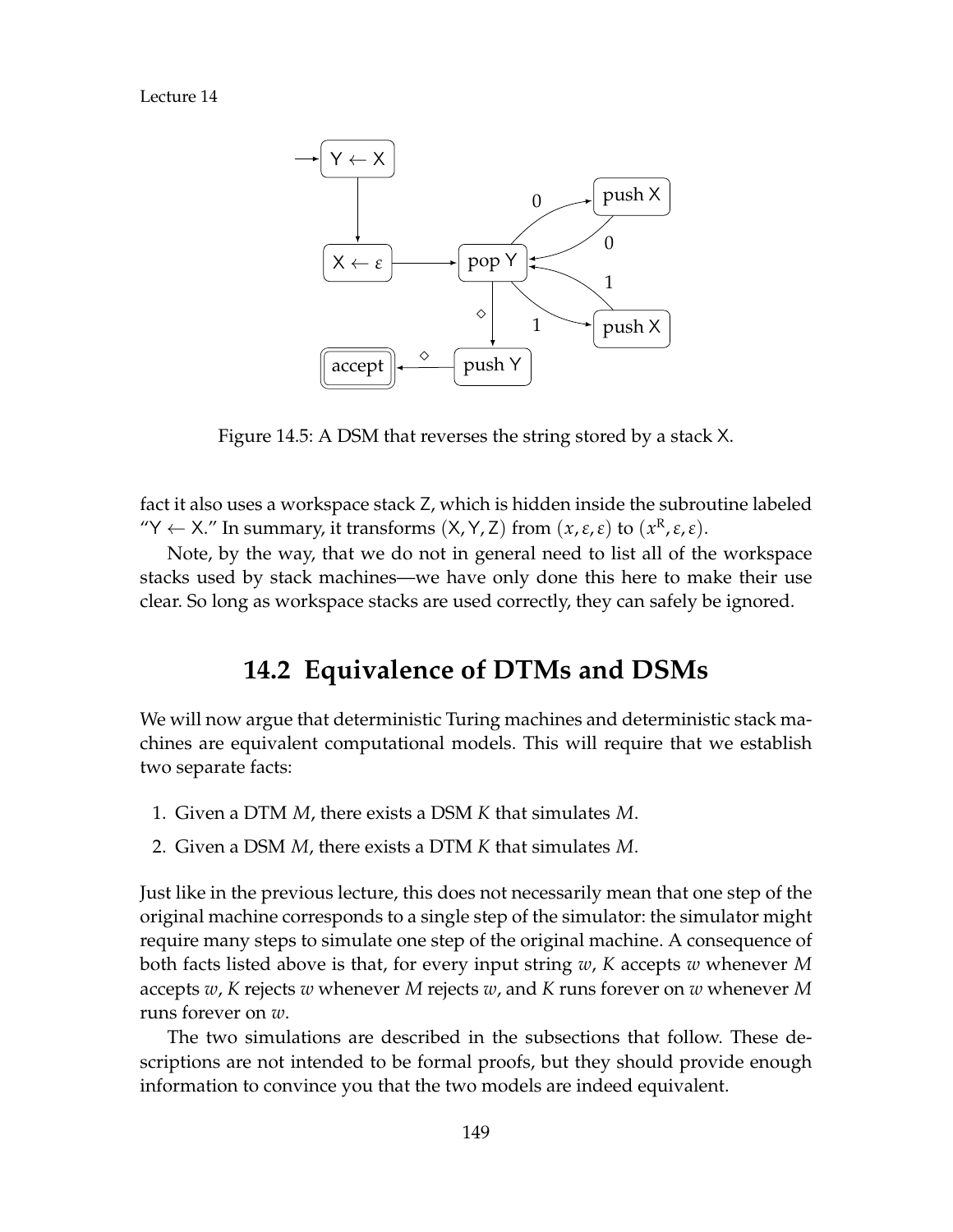

<span id="page-9-0"></span>Figure 14.6: For each state/symbol pair  $(p, a) \in (Q \setminus \{q_{\text{acc}}, q_{\text{rej}}\}) \times \Gamma$  of *M*, there are two possibilities: if  $\delta(p, a) = (q, b, \leftarrow)$ , then *K* includes the states and transitions in the left-hand diagram, and if  $\delta(p, a) = (q, b, \rightarrow)$ , then *K* includes the states and transitions in the right-hand diagram. (The diagrams are symmetric under swapping L and R.)

#### **Simulating a DTM with a DSM**

First we will discuss how a DSM can simulate a DTM. To simulate a given DTM *M*, we will define a DSM *K* having two stacks, called L and R (for "left" and "right," respectively). The stack L will represent the contents of the tape of *M* to the left of the tape head (in reverse order, so that the topmost symbol of L is the symbol immediately to the left of the tape head of *M*) while R will represent the contents of the tape of *M* to the right of the tape head. The symbol in the tape square of *M* that is being scanned by its tape head will be stored in the internal state of *K*, so this symbol does not need to be stored on either stack. Our main task will be to define *K* so that it pushes and pops symbols to and from L and R in a way that mimics the behavior of *M*.

To be more precise, suppose that  $M = (Q, \Sigma, \Gamma, \delta, q_0, q_{\text{acc}}, q_{\text{rej}})$  is the DTM to be simulated. The DSM *K* will require a collection of states for every state/symbol pair  $(p, a) \in Q \times \Gamma$ . Figure [14.6](#page-9-0) illustrates these collections of states in the case that *p* is a non-halting state. If it is the case that  $\delta(p, a) = (q, b, \leftarrow)$ , then the states and transitions on the left-hand side of Figure [14.6](#page-9-0) mimic the actions of *M* in this way:

1. The symbol *b* gets written to the tape of *M* and the tape head moves left, so *K*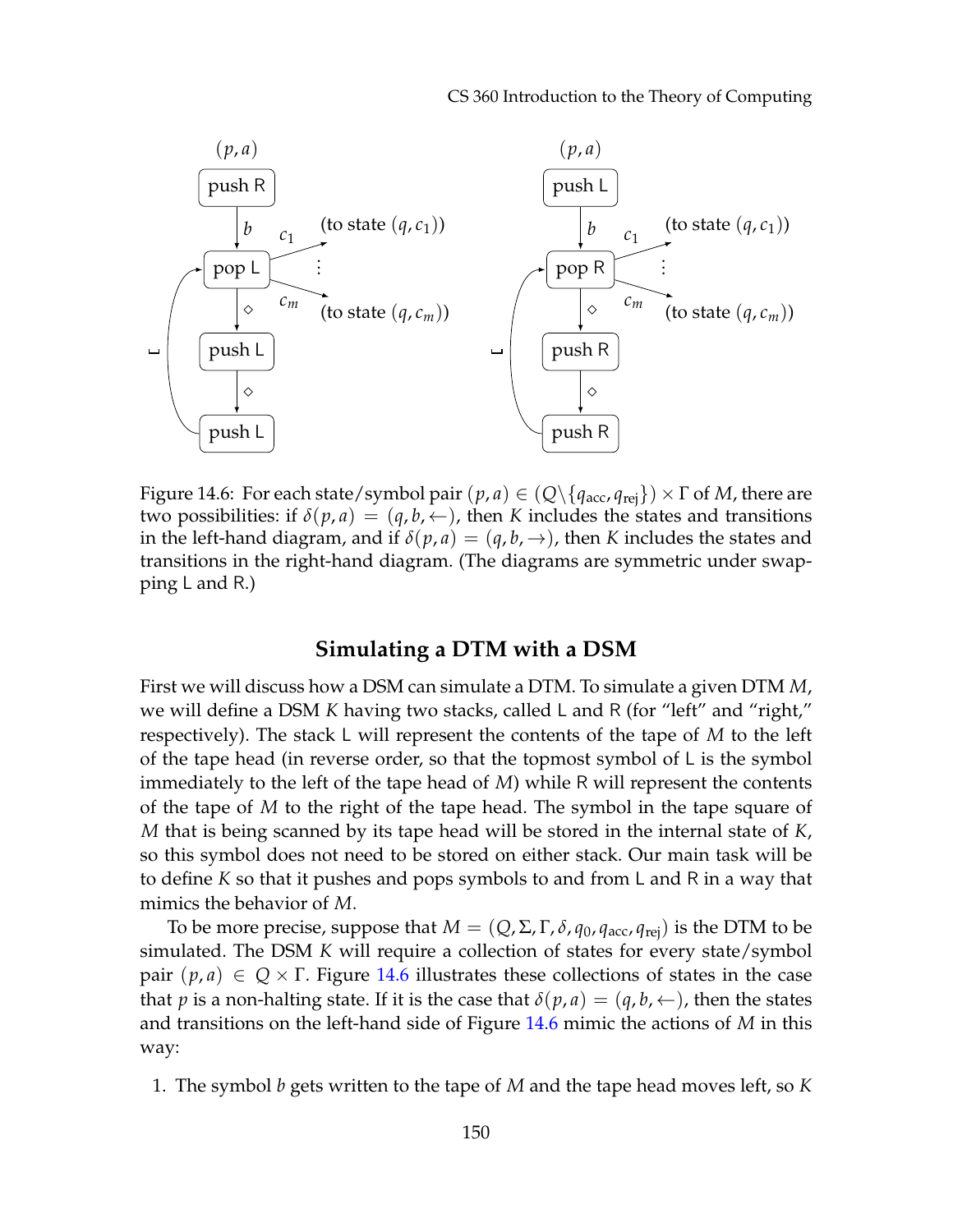

<span id="page-10-0"></span>Figure 14.7: For each state/symbol pair  $(p, a) \in \{q_{\text{acc}}, q_{\text{rei}}\} \times \Gamma$  of *M*, the DSM *K* simply transitions to its accept or reject state accordingly. The symbol *a* stored in the finite state memory of *K* is pushed onto the stack L as this transition is followed. (The choice to push this symbol onto L rather than R is more or less arbitrary, and this operation is not important if one is only interested in whether *M* accepts, rejects, or runs forever; this operation only has relevance when the contents of the tape of *M* when it halts are of interest.)

pushes the symbol *b* onto R to record the fact that the symbol *b* is now to the right of the tape head of *M*.

- 2. The symbol that was one square to the left of the tape head of *M* becomes the symbol that *M* scans because the tape head moved left, so *K* pops a symbol off of L in order to learn what this symbol is and stores it in its finite state memory. In case *K* pops the bottom-of-the-stack marker, it pushes this symbol back, pushes a blank, and tries again; this has the effect of inserting extra blank symbols as *M* moves to previously unvisited tape squares.
- 3. As *K* pops the top symbol off of L, as described in the previous item, it transitions to the new state (*q*, *c*), for whatever symbol *c* it popped. This sets up *K* to simulate the next step of *M*.

The situation is analogous in the case  $\delta(p, a) = (q, b, \rightarrow)$ , with left and right (and the stacks L and R) swapped.

For each pair  $(p, a)$  where  $p \in \{q_{\text{acc}}, q_{\text{rej}}\}$ , there is no next-step of *M* to simulate, so *K* simply transitions to its accept or reject state accordingly, as illustrated in Figure [14.7.](#page-10-0) Note that if we only care about whether *M* accepts or rejects, as opposed to what is left on its tape in case it halts, we could alternatively eliminate all states of the form  $(q_{\text{acc}}, a)$  and  $(q_{\text{rej}}, a)$ , and replace transitions to these eliminated states with transitions to the accept or reject state of *K*.

The start state of *K* is the state  $(q_0, \square)$  and it is to be understood that stack R is stack number 1 (and therefore contains the input along with the bottom-of-thestack marker) while L is stack number 2. The initial state of *K* therefore represents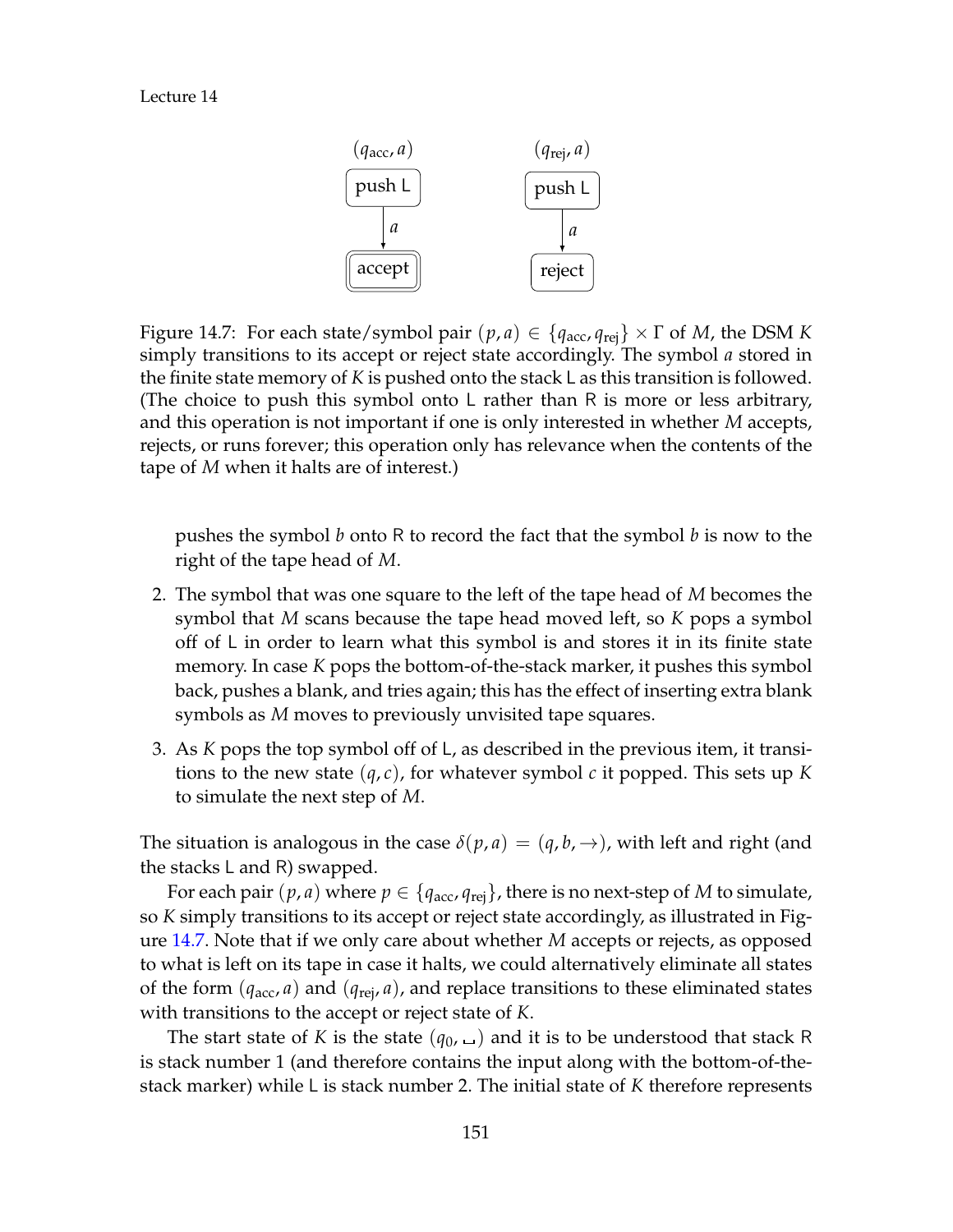the initial state of *M*, where the tape head scans a blank symbol and the input is written in the tape squares to the right of this blank tape square.

#### **Simulating a DSM with a DTM**

Now we will explain how a DSM can be simulated by a DTM. The idea behind this simulation is fairly straightforward: the DTM will use its tape to store the contents of all of the stacks of the DSM it is simulating, and it will update this information appropriately so as to mimic the DSM. This will require many steps in general, as the DTM will have to scan back and forth on its tape to manipulate the information representing the stacks of the original DSM.

In greater detail, suppose that  $M = (Q, \Sigma, \Delta, \delta, q_0, q_{\text{acc}}, q_{\text{rei}})$  is an *r*-DSM. The DTM *K* that we will define to simulate *M* will have the Cartesian product alphabet:

$$
\Gamma = \left(\Delta \cup \{\#,\sqcup\}\right)^r. \tag{14.6}
$$

That is, we are thinking about *K* as having a tape with multiple tracks, just like in the previous lecture. We assume that # is a special symbol that is not contained in the stack alphabet  $\Delta$  of M, and that the blank symbol  $\Delta$  is also not contained in ∆. Figure [14.8](#page-12-0) provides an illustration of how the tape will simulate *k* stacks. As before, it is to be understood that the true blank symbol of *K* is the symbol  $($ ..., ..., ...), and that an input string  $a_1 \cdots a_n \in \Sigma^*$  of *M* is to be identified with the string of tape symbols

$$
(a_1, \ldots, \ldots, \ldots) \cdots (a_n, \ldots, \ldots) \in \Gamma^*.
$$
 (14.7)

The purpose of the symbol # is to mark a position on the tape of *K*; the contents of the stacks of *M* will always be to the left of these # symbols. The first thing that *K* does, before any steps of *M* are simulated, is to scan the tape (from left to right) to find the end of the input string. In the first tape square after the input string, it places the bottom-of-the-stack marker  $\diamond$  in every track, and in the next square to the right it places the # symbol in every track. Once these # symbols are written to the tape, they will remain there for the duration of the simulation. The DTM then moves its tape head to the left, so that it is positioned over the # symbols, and begins simulating steps of the DSM *M*.

The DTM *K* will store the current state of *M* in its internal memory, and one way to think about this is to imagine that *K* has a collection of states for every state *q* ∈ *Q* of *M* (which is similar to the simulation in the previous subsection, except there we had a collection of states for every state/symbol pair rather than just for each state). The DTM K is defined so that this state will initially be set to  $q_0$  (the start state of *M*) when it begins the simulation.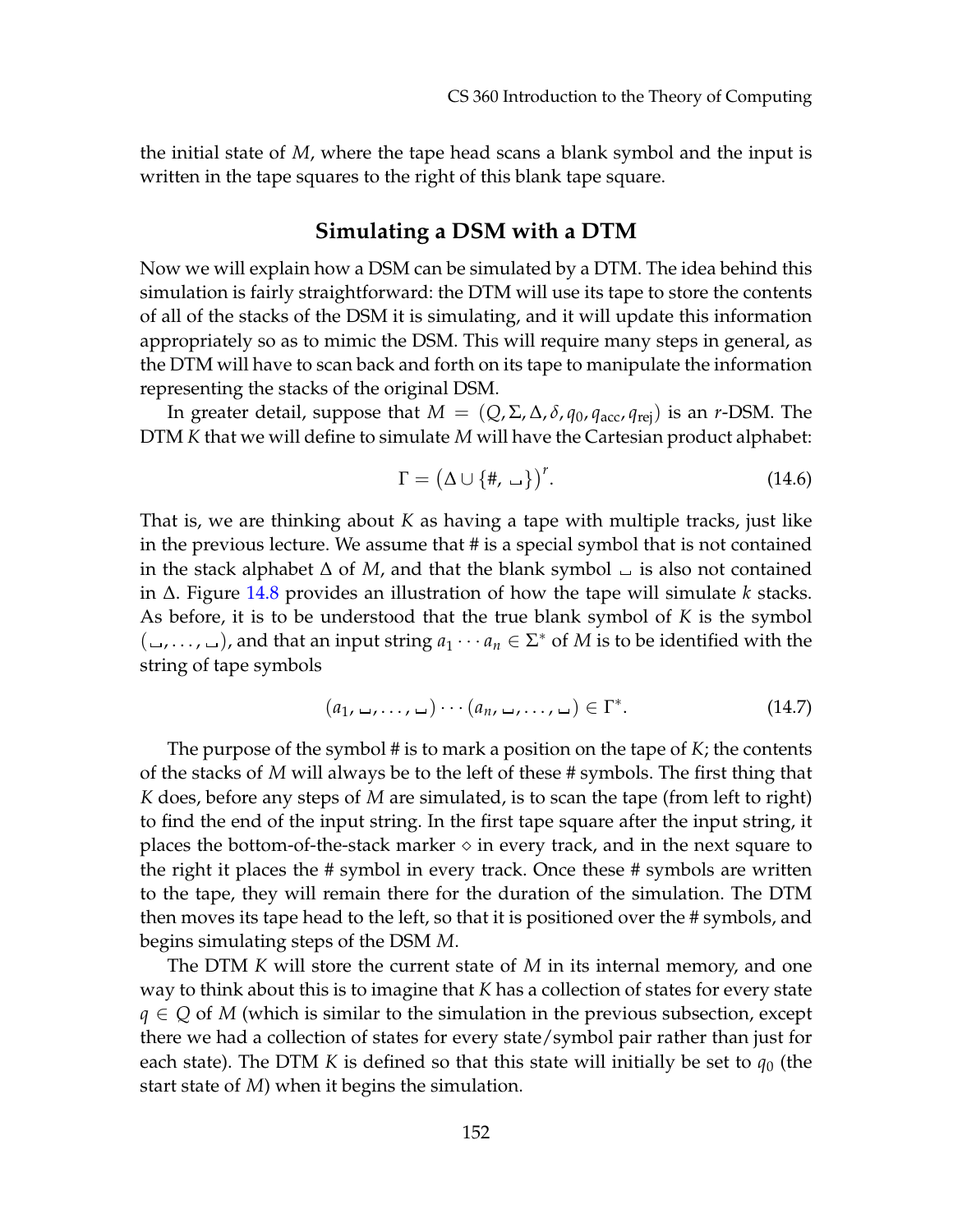Lecture 14



<span id="page-12-0"></span>Figure 14.8: An example of a DTM whose tape has 6 tracks, each representing a stack. This figure is consistent with the stack alphabet of the DSM that is being simulated being  $\Delta = \{0, 1, \diamond\}$ ; the situation pictured is that the DSM stacks 0 through 5 store the strings 01100, *ε*, 011100, 00010, 1, and *ε*, respectively.

There are two possibilities for each non-halting state  $q \in Q$  of *M*: it is either a push state or a pop state. In either case, there is a stack index *k* that is associated with this state. The behavior of *K* is as follows for these two possibilities:

- 1. If *q* is a push state, then there must be a symbol  $a \in \Gamma$  that is to be pushed onto stack *k*. The DTM *K* scans left until it finds a blank symbol on track *k*, overwrites this blank with the symbol *a*, and changes the state of *M* stored in its internal memory exactly as *M* does.
- 2. If *q* is a pop state, then *K* needs to find out what symbol is on the top of stack *k*. It scans left to find a blank symbol on track *k*, moves right to find the symbol on the top of stack *k*, changes the state of *M* stored in its internal memory accordingly, and overwrites this symbol with a blank. Naturally, in the situation where *M* attempts to pop an empty stack, *K* will detect this (as there will be no non-blank symbols to the left of the # symbols), and it immediately transitions to its reject state.

In both cases, after the push or pop operation was simulated, *K* scans its tape head back to the right to find the # symbols, so that it can simulate another step of *M*.

Finally, if *K* stores a halting state of *M* when it would otherwise begin simulating a step of *M*, it accepts or rejects accordingly. In a situation in which the contents of the tape of *K* after the simulation are important, such as when *M* computes a